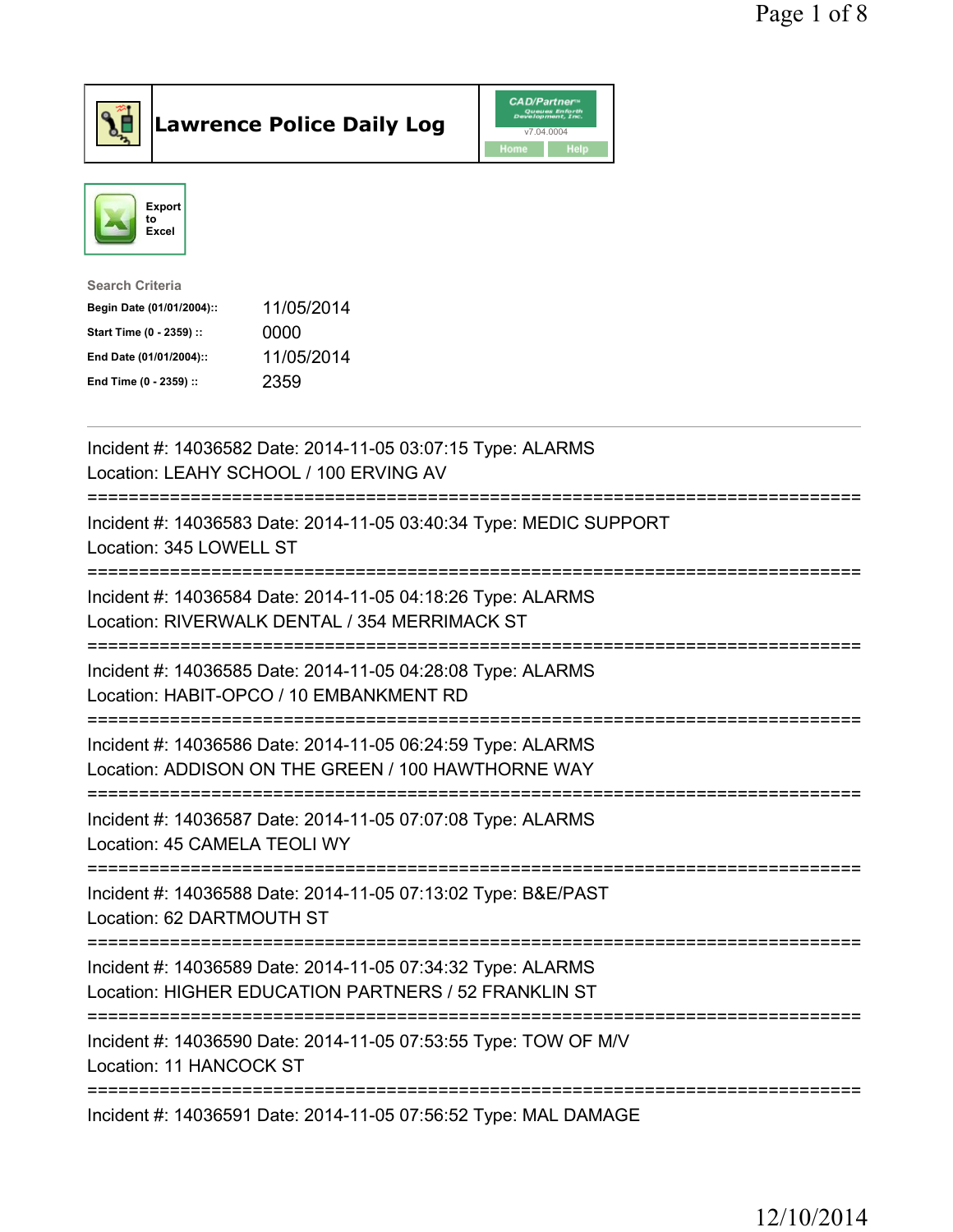Location: BARBERS KUTZ / 210 BROADWAY =========================================================================== Incident #: 14036592 Date: 2014-11-05 08:06:04 Type: ALARMS Location: ESSEX TOWERS / 45 BROADWAY =========================================================================== Incident #: 14036593 Date: 2014-11-05 08:31:51 Type: HIT & RUN M/V Location: SAM'S FOOD STORE / 389 BROADWAY =========================================================================== Incident #: 14036594 Date: 2014-11-05 09:04:03 Type: AUTO ACC/NO PI Location: BENNINGTON ST & PARK ST =========================================================================== Incident #: 14036595 Date: 2014-11-05 09:12:38 Type: AMBULANCE ASSSI Location: 345 1/2 LOWELL ST =========================================================================== Incident #: 14036596 Date: 2014-11-05 09:15:40 Type: PARK & WALK Location: BROADWAY =========================================================================== Incident #: 14036597 Date: 2014-11-05 09:22:50 Type: M/V STOP Location: FERN ST & LAWRENCE ST =========================================================================== Incident #: 14036598 Date: 2014-11-05 09:48:38 Type: CONFIS PROP Location: 70 N PARISH RD =========================================================================== Incident #: 14036599 Date: 2014-11-05 09:51:07 Type: M/V STOP Location: CAMBRIDGE ST & S UNION ST =========================================================================== Incident #: 14036600 Date: 2014-11-05 09:58:00 Type: KEEP PEACE Location: 7 EXCHANGE ST FL 2 =========================================================================== Incident #: 14036601 Date: 2014-11-05 10:05:03 Type: M/V STOP Location: 5 WINTHROP AV =========================================================================== Incident #: 14036602 Date: 2014-11-05 10:15:27 Type: TEST QED Location: 357 HAMPSHIRE ST =========================================================================== Incident #: 14036603 Date: 2014-11-05 10:19:39 Type: TRESPASSING Location: ESSEX ST =========================================================================== Incident #: 14036604 Date: 2014-11-05 10:21:51 Type: TRESPASSING Location: 296 ESSEX ST =========================================================================== Incident #: 14036605 Date: 2014-11-05 10:27:44 Type: M/V STOP Location: GRAFTON ST & WINTHROP AV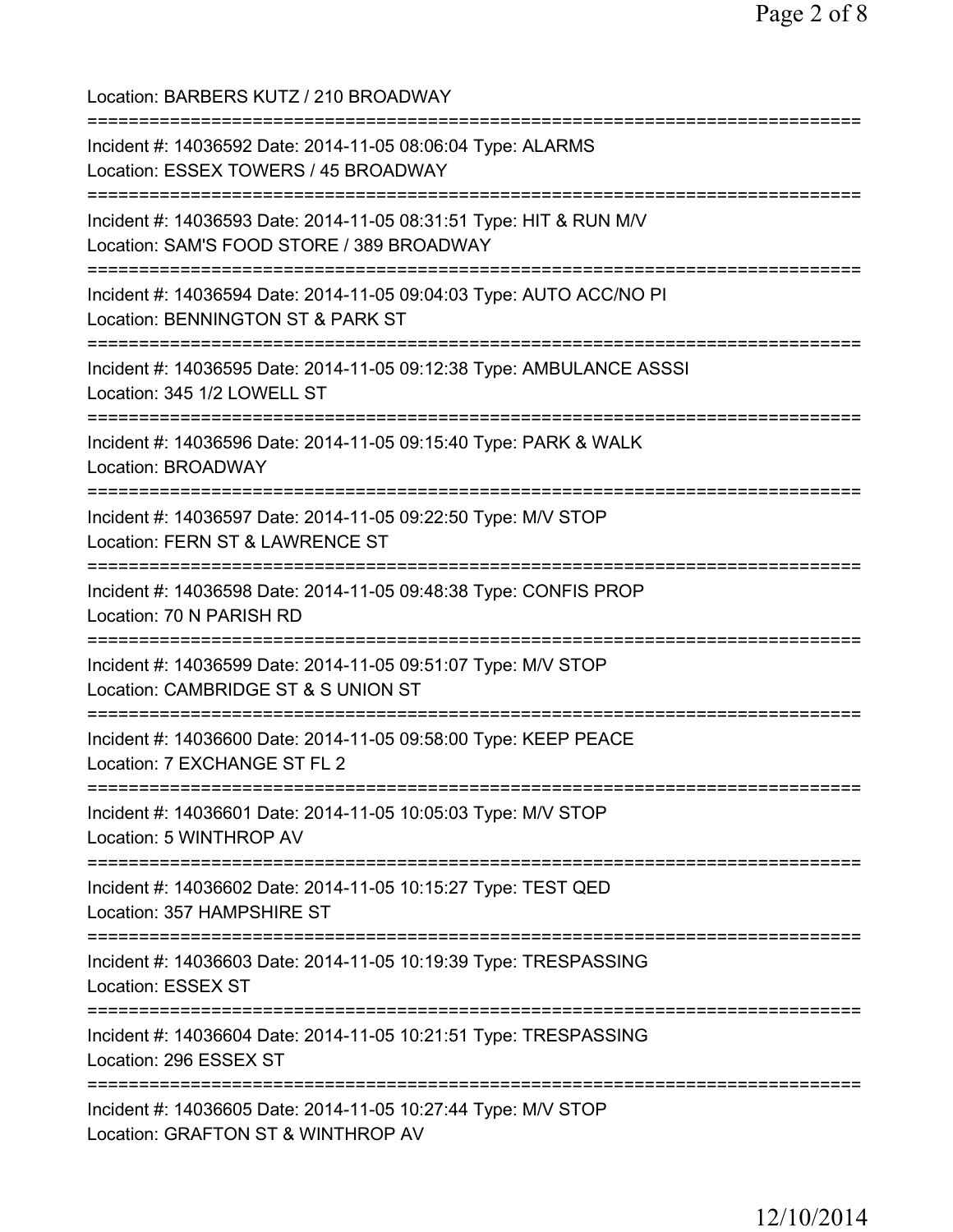| ==========================                                                                                                         |
|------------------------------------------------------------------------------------------------------------------------------------|
| Incident #: 14036608 Date: 2014-11-05 10:36:55 Type: MISSING PERS<br>Location: 357 HAMPSHIRE ST FL 2                               |
| Incident #: 14036606 Date: 2014-11-05 10:38:45 Type: ALARM/BURG<br>Location: 106 LEROY AV                                          |
| Incident #: 14036607 Date: 2014-11-05 10:44:15 Type: ALARM/HOLD<br>Location: HESS / 615 BROADWAY                                   |
| Incident #: 14036609 Date: 2014-11-05 10:52:29 Type: KEEP PEACE<br>Location: 36 ATKINSON ST FL 1                                   |
| =======================<br>Incident #: 14036610 Date: 2014-11-05 11:24:43 Type: WARRANT SERVE<br>Location: 277 SALEM ST            |
| ===================================<br>Incident #: 14036611 Date: 2014-11-05 11:45:56 Type: M/V STOP<br>Location: PHIL PHILLIPS ST |
| Incident #: 14036612 Date: 2014-11-05 12:00:10 Type: SELECTIVE ENF<br>Location: S UNION ST                                         |
| Incident #: 14036613 Date: 2014-11-05 12:07:26 Type: INVEST CONT<br>Location: ARLINGTON SCHOOL / 150 ARLINGTON ST                  |
| Incident #: 14036614 Date: 2014-11-05 12:40:46 Type: INVESTIGATION<br>Location: 71 N PARISH RD                                     |
| Incident #: 14036615 Date: 2014-11-05 12:48:37 Type: KEEP PEACE<br>Location: 33 KNOX ST                                            |
| Incident #: 14036616 Date: 2014-11-05 12:57:41 Type: PARK & WALK<br><b>Location: COMMON ST</b>                                     |
| Incident #: 14036617 Date: 2014-11-05 13:24:51 Type: SUS PERS/MV<br>Location: BUTLER ST & ELIZABETH ST                             |
| Incident #: 14036618 Date: 2014-11-05 13:35:12 Type: INVEST CONT<br>Location: 63 SPRINGFIELD ST                                    |
| Incident #: 14036619 Date: 2014-11-05 13:55:46 Type: SUS PERS/MV<br>Location: 286 AMES ST                                          |
|                                                                                                                                    |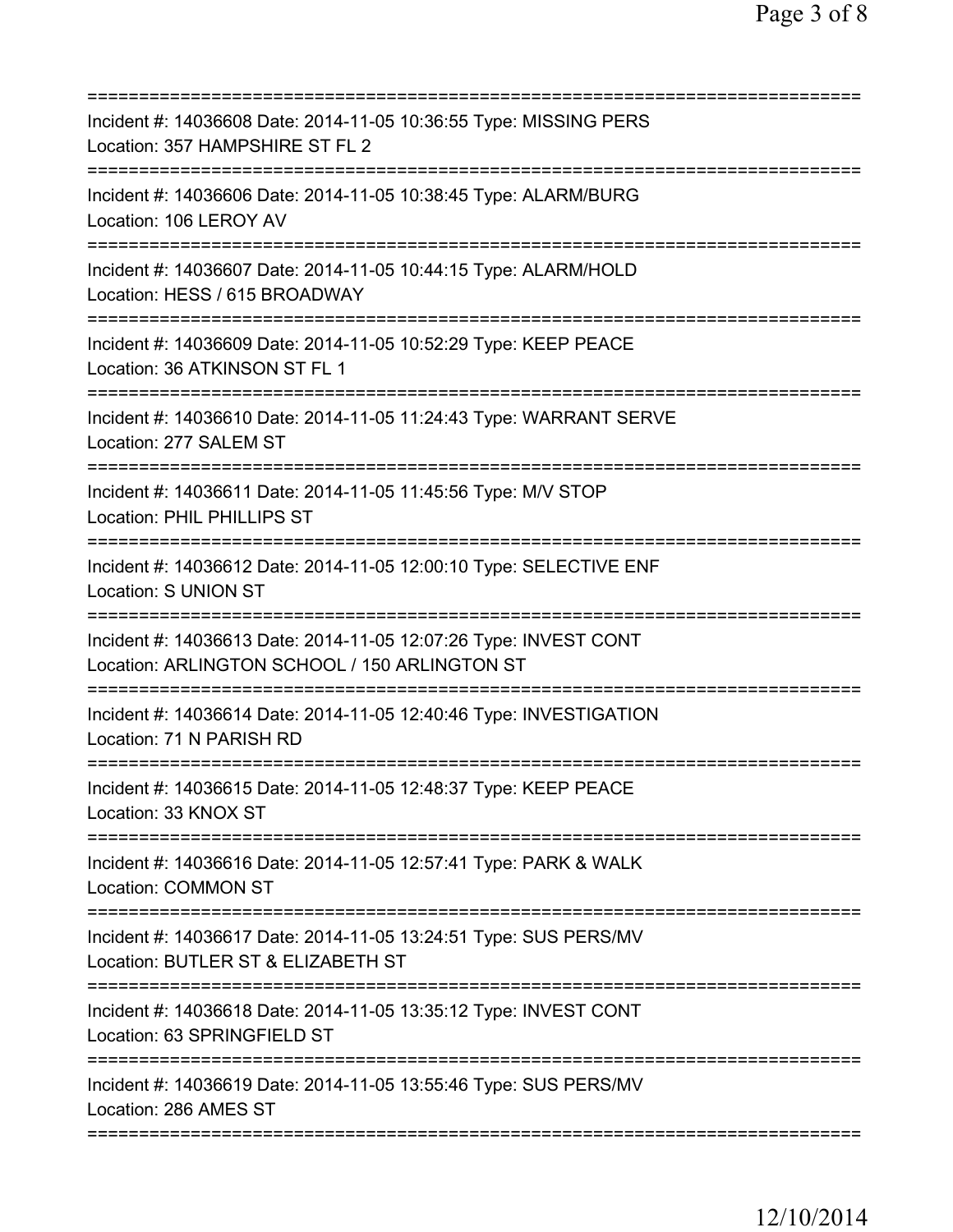| Incident #: 14036620 Date: 2014-11-05 13:57:50 Type: 209A/SERVE<br>Location: 184 ABBOTT ST                                                     |
|------------------------------------------------------------------------------------------------------------------------------------------------|
| Incident #: 14036621 Date: 2014-11-05 14:04:44 Type: SUS PERS/MV<br><b>Location: MANCHESTER ST</b>                                             |
| Incident #: 14036623 Date: 2014-11-05 14:11:17 Type: M/V STOP<br>Location: 296 BROADWAY                                                        |
| Incident #: 14036622 Date: 2014-11-05 14:11:17 Type: TOW OF M/V<br>Location: 608 S UNION ST                                                    |
| ===================================<br>Incident #: 14036624 Date: 2014-11-05 14:18:04 Type: SUS PERS/MV<br>Location: LOWELL ST & TOWER HILL ST |
| Incident #: 14036625 Date: 2014-11-05 14:21:00 Type: M/V STOP<br>Location: LAWRENCE ST & METHUEN ST                                            |
| Incident #: 14036626 Date: 2014-11-05 14:23:01 Type: 209A/SERVE<br>Location: 204 BAILEY ST                                                     |
| Incident #: 14036628 Date: 2014-11-05 14:26:19 Type: STOL/MV/PAS<br>Location: CHICO AUTO REPAIR / 121 WEST ST                                  |
| Incident #: 14036627 Date: 2014-11-05 14:26:32 Type: ANIMAL COMPL<br>Location: 571 HAVERHILL ST                                                |
| Incident #: 14036629 Date: 2014-11-05 14:38:29 Type: SELECTIVE ENF<br><b>Location: COMMON ST</b>                                               |
| Incident #: 14036630 Date: 2014-11-05 15:03:20 Type: 911 HANG UP<br>Location: 115 MARKET ST                                                    |
| Incident #: 14036631 Date: 2014-11-05 15:05:16 Type: MAN DOWN<br>Location: 391 LOWELL ST                                                       |
| Incident #: 14036632 Date: 2014-11-05 15:06:22 Type: SUS PERS/MV<br>Location: 132 DRACUT ST                                                    |
| Incident #: 14036633 Date: 2014-11-05 15:11:09 Type: SUS PERS/MV<br>Location: 32 WACHUSETTS AV                                                 |
| ==================<br>=================<br>Incident #: 14036634 Date: 2014-11-05 15:33:38 Type: M/V STOP                                       |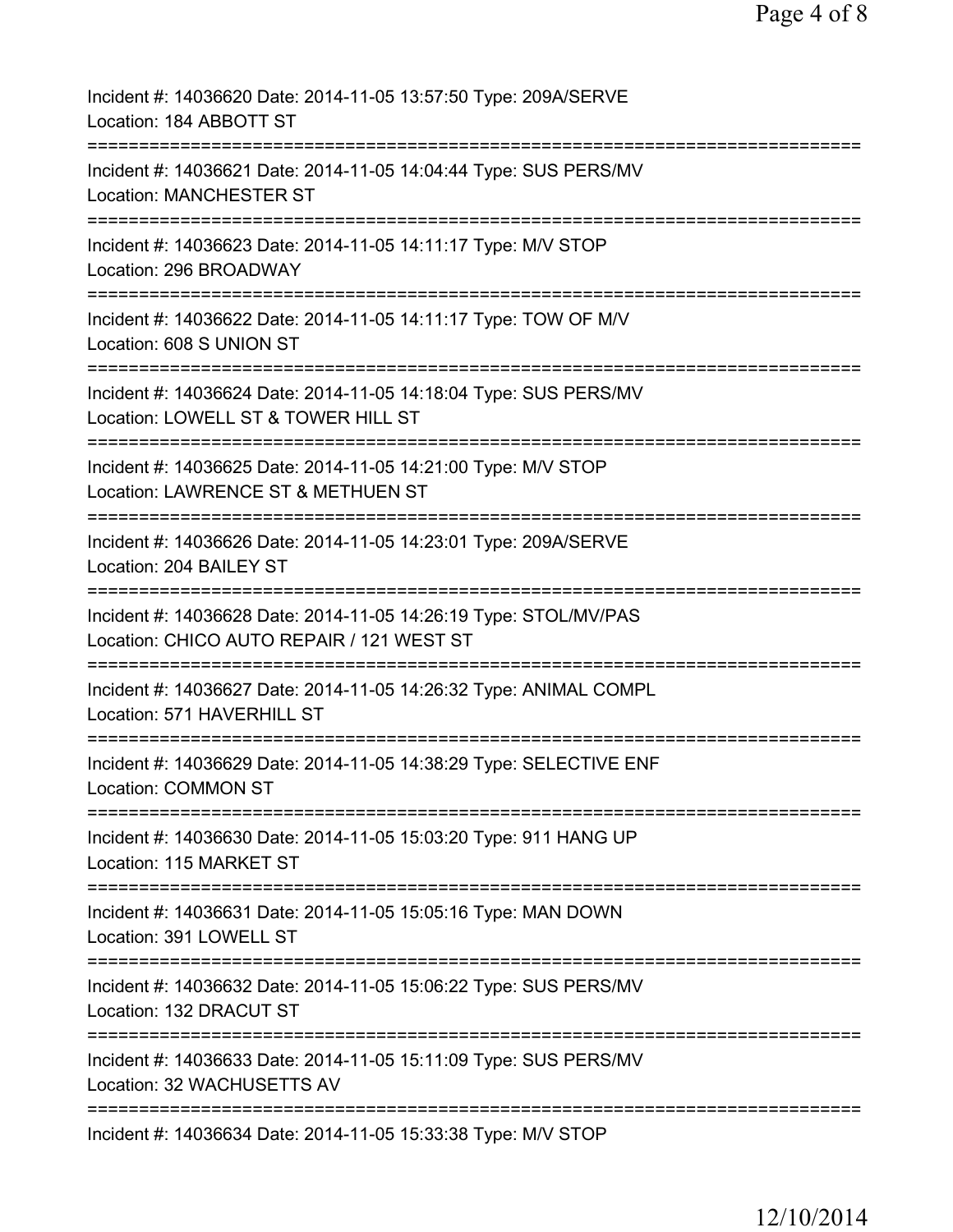| Location: 535 HAVERHILL ST                                                                                                               |
|------------------------------------------------------------------------------------------------------------------------------------------|
| Incident #: 14036635 Date: 2014-11-05 15:34:24 Type: 209A/SERVE<br>Location: 184 PARK ST                                                 |
| Incident #: 14036636 Date: 2014-11-05 15:42:32 Type: EXTRA SURVEIL<br><b>Location: JAMAICA ST</b>                                        |
| Incident #: 14036637 Date: 2014-11-05 15:43:21 Type: EXTRA SURVEIL<br><b>Location: INMAN ST</b>                                          |
| Incident #: 14036638 Date: 2014-11-05 15:52:04 Type: DOMESTIC/PAST<br>Location: 200 COMMON ST                                            |
| Incident #: 14036639 Date: 2014-11-05 15:55:16 Type: DOMESTIC/PROG<br>Location: 101 S BOWDOIN ST<br>;=================================== |
| Incident #: 14036640 Date: 2014-11-05 15:57:22 Type: 209A/SERVE<br>Location: 189 PARK ST #1                                              |
| Incident #: 14036641 Date: 2014-11-05 16:23:26 Type: GENERAL SERV<br><b>Location: INMAN ST</b><br>=======================                |
| Incident #: 14036642 Date: 2014-11-05 16:26:15 Type: SUS PERS/MV<br>Location: 47 MELVIN ST                                               |
| Incident #: 14036643 Date: 2014-11-05 16:42:47 Type: DRUG VIO<br>Location: 43 JACKSON ST                                                 |
| Incident #: 14036644 Date: 2014-11-05 16:56:06 Type: SUS PERS/MV<br>Location: 40 MONTGOMERY ST                                           |
| Incident #: 14036645 Date: 2014-11-05 17:04:34 Type: ALARM/BURG<br>Location: 87 BELKNAP ST                                               |
| Incident #: 14036646 Date: 2014-11-05 17:08:36 Type: DOMESTIC/PROG<br>Location: 101 S BOWDOIN ST                                         |
| Incident #: 14036647 Date: 2014-11-05 17:17:42 Type: M/V STOP<br>Location: TREMONT ST & WEST ST                                          |
| Incident #: 14036648 Date: 2014-11-05 17:19:27 Type: UNWANTEDGUEST<br>Location: 48 SARATOGA ST FL 1                                      |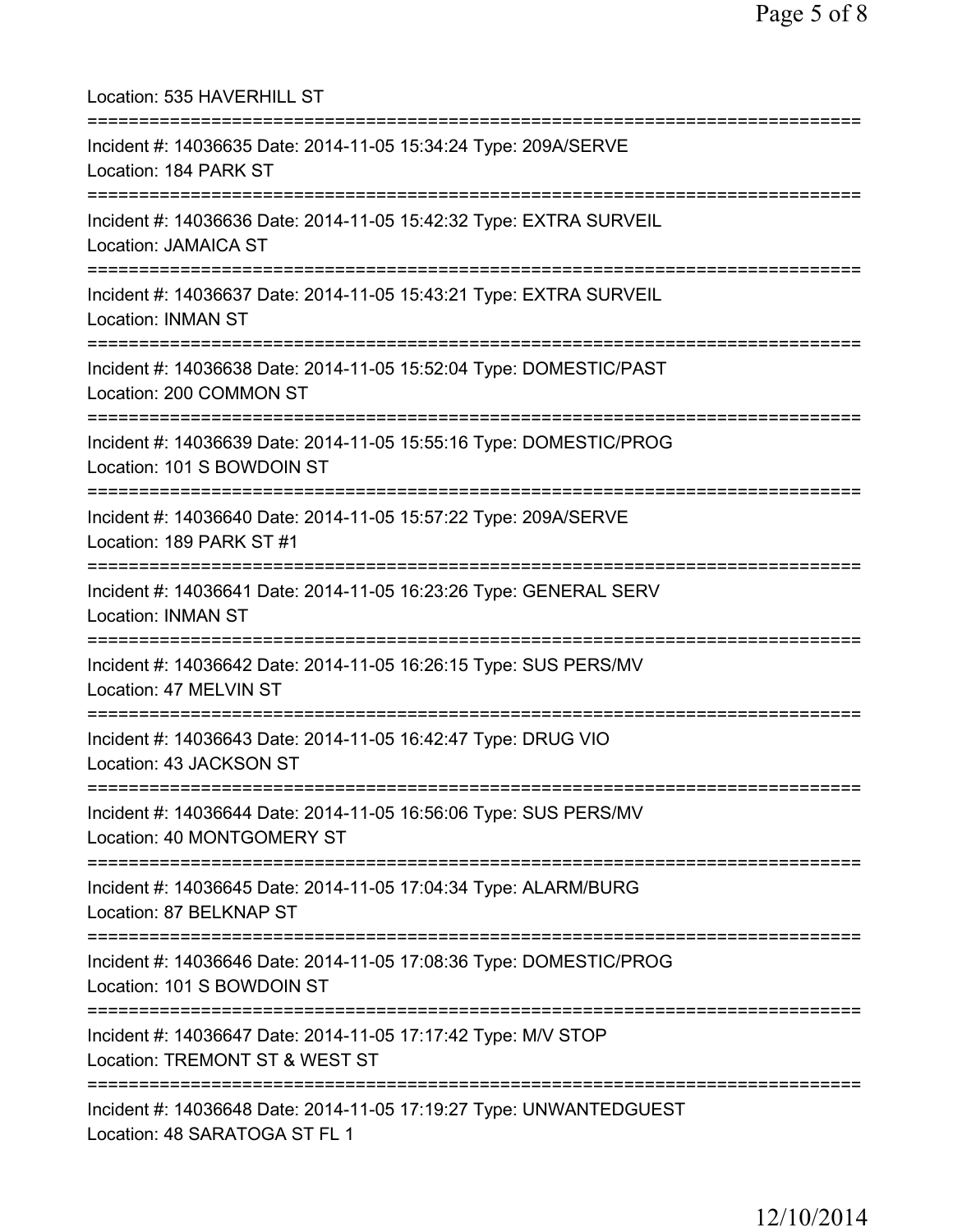| Incident #: 14036649 Date: 2014-11-05 17:32:27 Type: SPECIAL CHECK<br>Location: 101 S BOWDOIN ST                                       |
|----------------------------------------------------------------------------------------------------------------------------------------|
| Incident #: 14036650 Date: 2014-11-05 17:44:12 Type: M/V STOP<br>Location: DAISY ST & HOLLY ST                                         |
| Incident #: 14036651 Date: 2014-11-05 17:51:04 Type: WARRANT SERVE<br>Location: 22 HAMPTON ST                                          |
| Incident #: 14036652 Date: 2014-11-05 17:51:08 Type: WARRANT SERVE<br>Location: 32 LAWRENCE ST                                         |
| Incident #: 14036653 Date: 2014-11-05 17:56:53 Type: M/V STOP<br>Location: 437 ANDOVER ST                                              |
| Incident #: 14036654 Date: 2014-11-05 18:03:58 Type: M/V STOP<br>Location: AMESBURY ST & COMMON ST<br>============================     |
| Incident #: 14036655 Date: 2014-11-05 18:10:16 Type: SPECIAL CHECK<br>Location: FLORAL ST & LOWELL ST                                  |
| Incident #: 14036656 Date: 2014-11-05 18:15:29 Type: M/V STOP<br>Location: HAVERHILL ST & MIDDLEBURY ST                                |
| Incident #: 14036657 Date: 2014-11-05 18:16:05 Type: HARASSMENT<br>Location: 415 BROADWAY                                              |
| Incident #: 14036658 Date: 2014-11-05 18:25:45 Type: 911 HANG UP<br>Location: 9 HOWE CT FL 3                                           |
| ;==================================<br>Incident #: 14036659 Date: 2014-11-05 18:31:53 Type: WIRE DOWN<br>Location: PERRY AV & BYRON AV |
| Incident #: 14036660 Date: 2014-11-05 18:37:56 Type: M/V STOP<br>Location: E HAVERHILL ST & ELM ST                                     |
| Incident #: 14036662 Date: 2014-11-05 18:42:16 Type: A&B PAST<br>Location: 615 S UNION ST                                              |
| Incident #: 14036661 Date: 2014-11-05 18:44:25 Type: M/V STOP<br>Location: ESSEX ST & HAMPSHIRE ST                                     |
|                                                                                                                                        |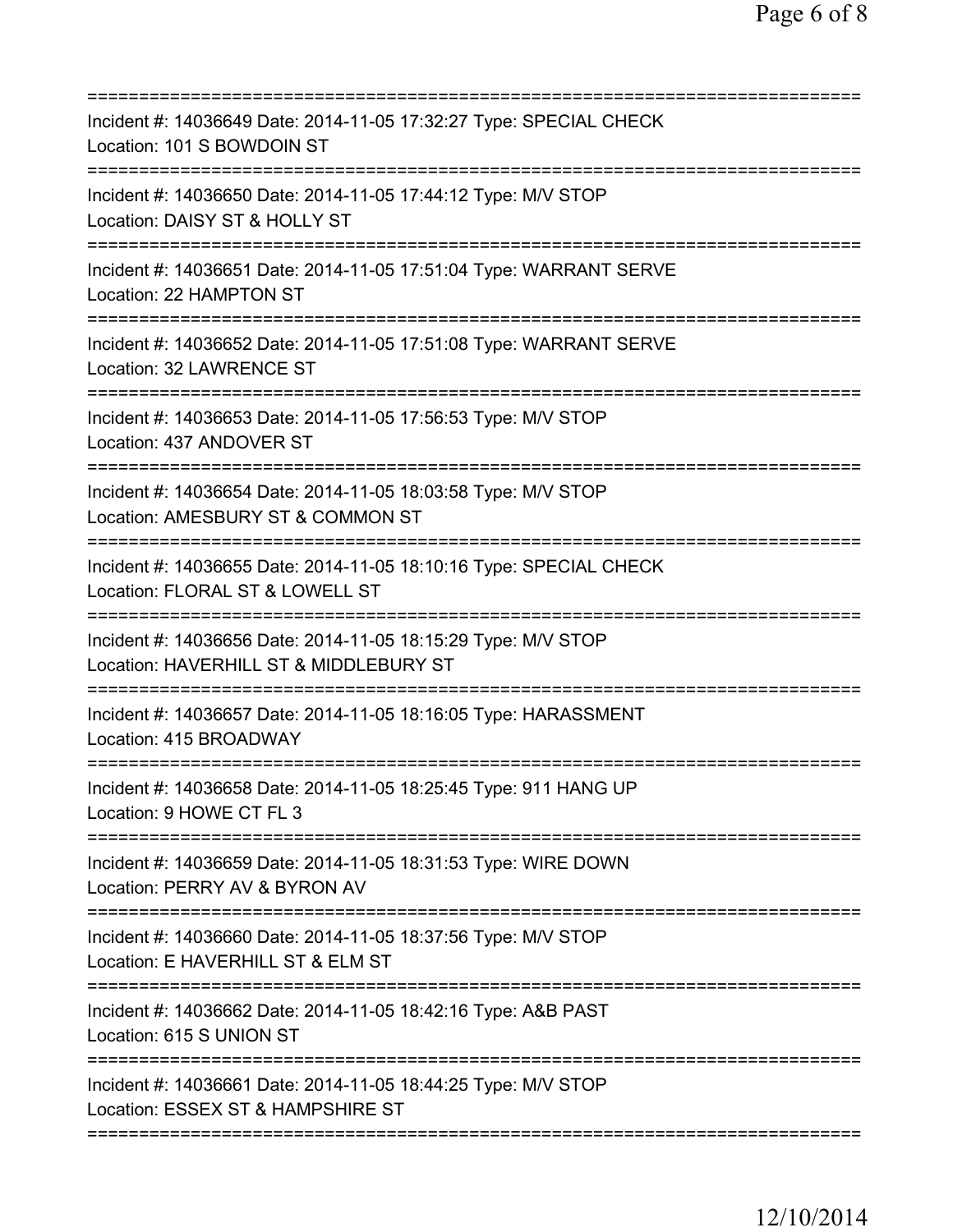| Incident #: 14036663 Date: 2014-11-05 18:46:15 Type: M/V STOP<br>Location: CARVER ST & MERRIMACK ST                                  |
|--------------------------------------------------------------------------------------------------------------------------------------|
| Incident #: 14036664 Date: 2014-11-05 18:48:31 Type: DISTURBANCE<br>Location: ALDER ST & RHINE ST                                    |
| Incident #: 14036665 Date: 2014-11-05 18:58:43 Type: AUTO ACC/NO PI<br>Location: ERVING AV & LAWRENCE ST                             |
| Incident #: 14036666 Date: 2014-11-05 19:00:51 Type: M/V STOP<br>Location: HAMPSHIRE ST & METHUEN ST                                 |
| Incident #: 14036667 Date: 2014-11-05 19:01:26 Type: M/V STOP<br>Location: 89 S BROADWAY                                             |
| Incident #: 14036668 Date: 2014-11-05 19:08:54 Type: AUTO ACC/NO PI<br>Location: ERVING AV & LAWRENCE ST<br>====================     |
| Incident #: 14036669 Date: 2014-11-05 19:25:24 Type: M/V STOP<br>Location: HAMPSHIRE ST & LOWELL ST<br>===========                   |
| Incident #: 14036670 Date: 2014-11-05 19:37:49 Type: MEDIC SUPPORT<br>Location: LAWRENCE HIGH / 71 N PARISH RD                       |
| Incident #: 14036671 Date: 2014-11-05 19:51:07 Type: INVEST CONT<br>Location: 95 JACKSON ST                                          |
| Incident #: 14036672 Date: 2014-11-05 19:51:49 Type: DISTURBANCE<br>Location: LAUNDRY CAPITAL / 351 BROADWAY                         |
| Incident #: 14036673 Date: 2014-11-05 20:09:47 Type: INVEST CONT<br>Location: 615 S UNION ST                                         |
| Incident #: 14036674 Date: 2014-11-05 20:14:36 Type: HIT & RUN M/V<br>Location: 168 NEWBURY ST                                       |
| Incident #: 14036675 Date: 2014-11-05 20:47:32 Type: DISTURBANCE<br>Location: HAVERHILL ST & LAWRENCE ST<br>=====================    |
| Incident #: 14036676 Date: 2014-11-05 20:56:03 Type: NOTIFICATION<br>Location: 651 ESSEX ST<br>===================================== |
| Incident #: 14036677 Date: 2014-11-05 21:01:37 Type: AUTO ACC/NO PI                                                                  |